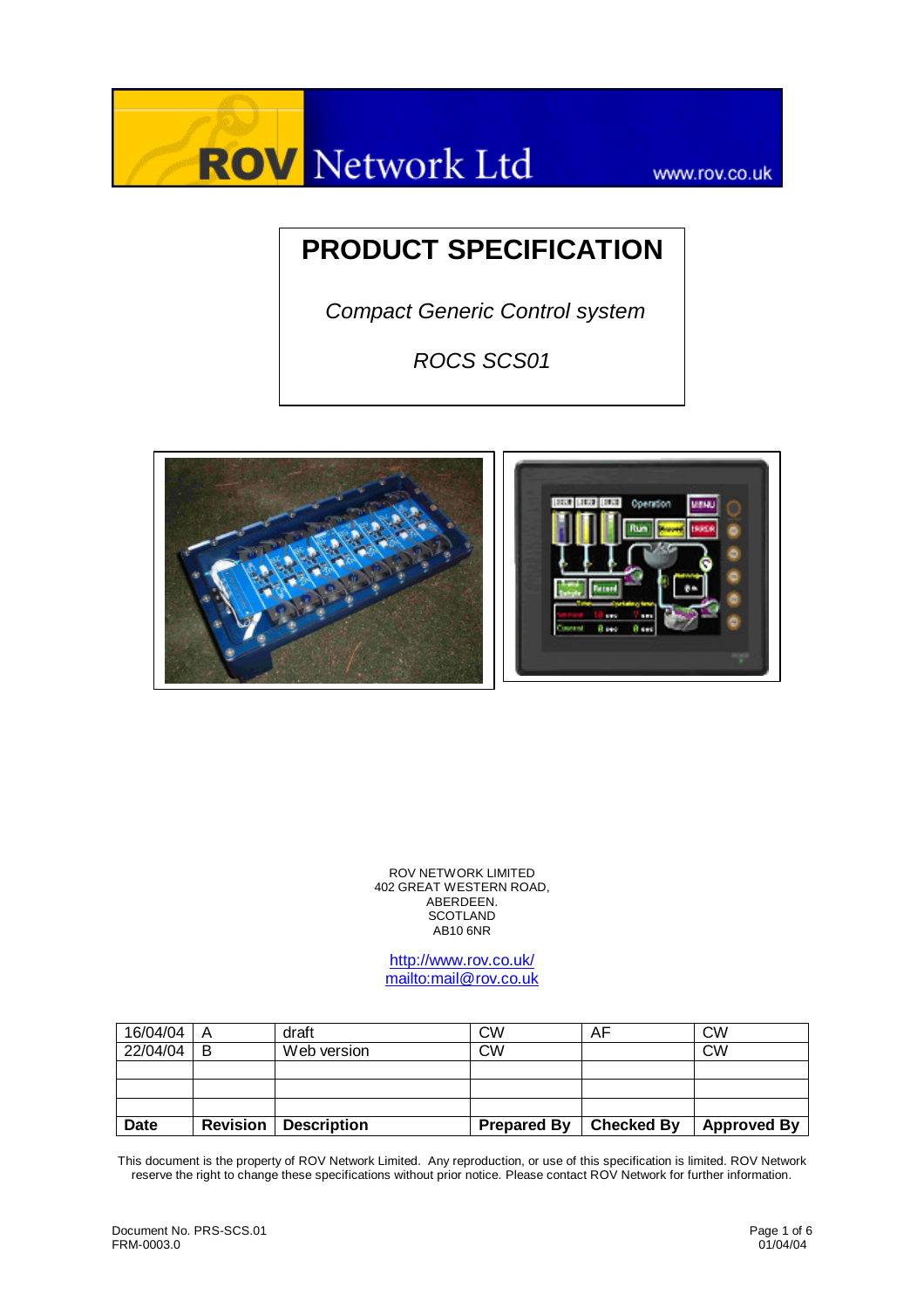# **PRODUCT SPECIFICATION**

**Compact Generic Control system** 

## **CONTENTS**

#### Page

#### **FIGURES**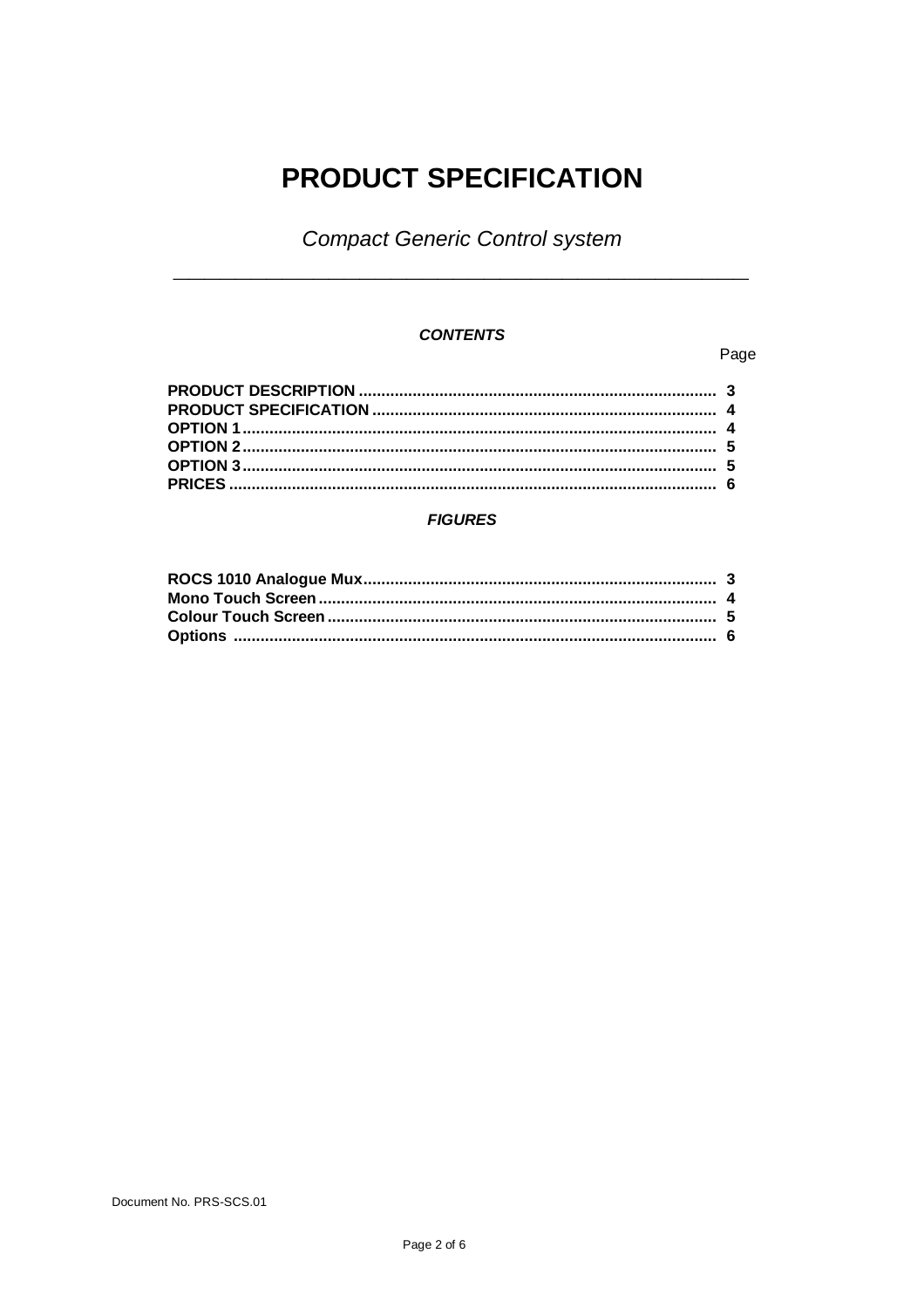#### **PRODUCT DESCRIPTION**

The ROCs SCS01 compact control system is an example of a typical control combination based on three products in the ROCS control system range. This design consists of the ROCS 1010 analogue mux board with 3 master controller options: -

- ? ? A second ROCS 1010 board for hardwired control from potentiometers and switches. This item may be housed in a control box or desk and will require a mains Power Module.
- ? ? A low cost 6" monochrome touch screen control module with 24V Dc power supply. This is a stand alone item with pre-programmed screens allowing full control over all the ROCS 1010 outputs and calibrated display of all inputs.
- ? ? A High quality 6" TFT colour touch screen display module. With the same control capabilities as the previous option.

The individual components used will also work with other components from the ROCs range.

#### **ROCS1010 ANALOGUE MUX DESCRIPTION (SLAVE)**

The ROV Network Analogue Multiplexer Board is a Euro card sized PCB designed to control a servo valve pack or servo valve manifold. The design will work with all standard servo valves from Moog and Star. A simple calibration procedure prior to installation will set the board drive format.

The board communicates over an RS485 or RS232 communications link. If RS485 is used, the board may be multi-dropped with others using onboard links to determine the addressing of each card.

The communications protocol is compatible with all the products in our range and baud rate options will cater for longer cable lengths.

The board is designed to be fitted in any electronics pod or housing or alternatively to mount in oil inside the valve manifold itself. The unit is rated to 3000 metres of seawater. Any input at the master board will be mirrored as an output at the slave board and vice-versa.

A range of power supply modules are available depending on the local supply voltage and the valve load ratings.



Figure 1 Analogue Mux Board ROCS1010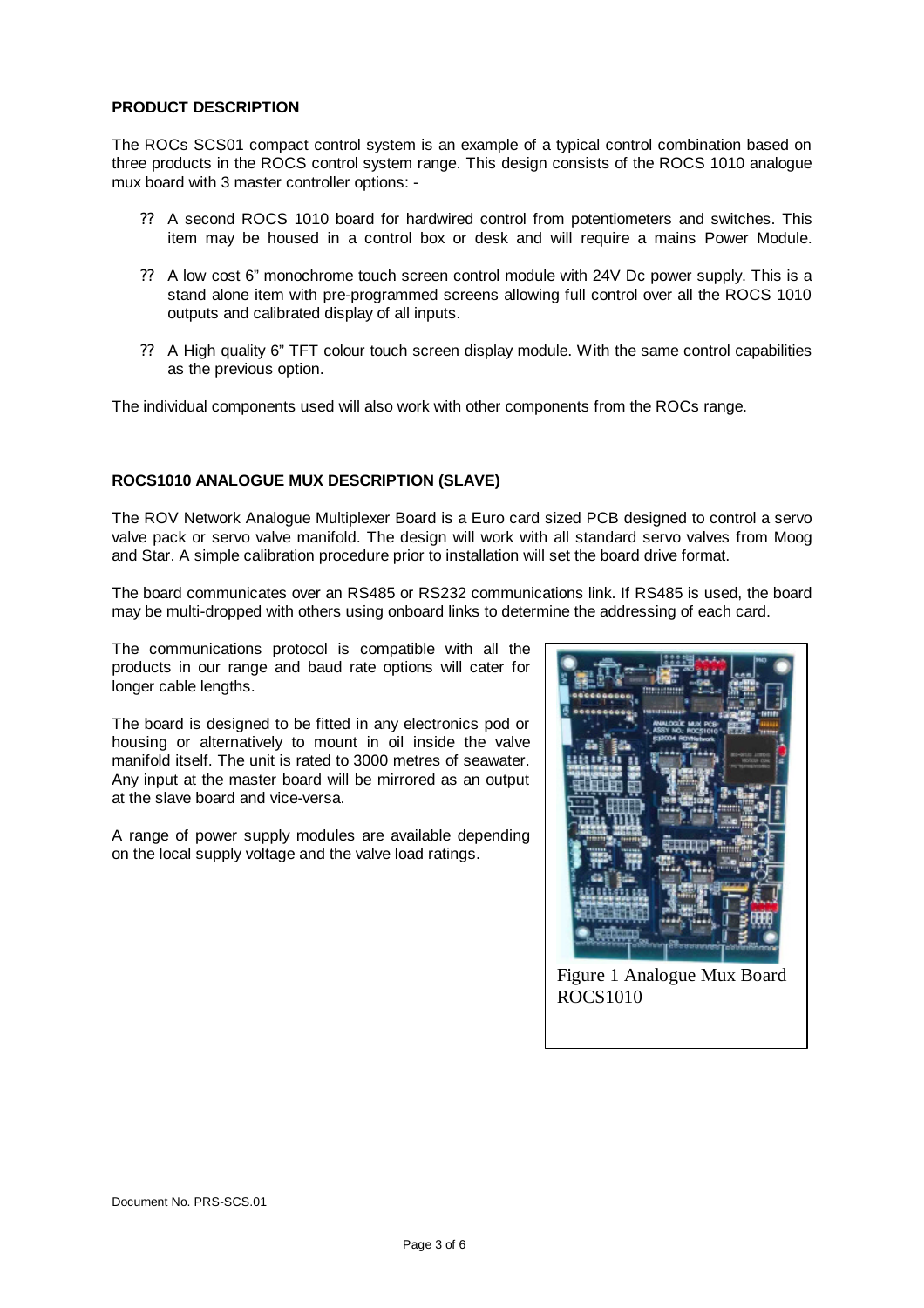#### **ROCS1010 ANALOGUE MUX SPECIFICATION**

| Analogue Inputs x 8       | - 6 off +/-5V, +/-10V, 0-20mA or Resistor Pull up (Jumper Selectable)<br>- 2 off As above + PT100 type input (Jumper Selectable)                                                                                                                          |
|---------------------------|-----------------------------------------------------------------------------------------------------------------------------------------------------------------------------------------------------------------------------------------------------------|
|                           | Analogue Outputs $x 8 +1/5V$ , $+/-10V$ up to 100mA                                                                                                                                                                                                       |
| Digital Inputs x 4        | - 5V logic inputs                                                                                                                                                                                                                                         |
| Digital outputs x 4       | $-24V$ up to 1A                                                                                                                                                                                                                                           |
|                           | Communications Ports - 1 off RS-485 Selectable baud rate<br>- 1 off RS-232 Selectable baud rate                                                                                                                                                           |
| <b>Power Requirements</b> | $-+5V$ , $+/-12-15V$ , $+24V$ from the power module.<br>-Loading is dependent on the valves used.<br>-Off load power is <150mA for the 24Vdc voltage power module option<br>-Other options include 110Vac, 18 to 40V dc (client must specify input power) |

#### **OPTION 1: - ROCS1010 ANALOGUE MUX DESCIPTION (MASTER)**

Using a second identical ROCS1010 board with the slave/master link to Master, a simple 3 wire RS485 or 3 wire RS232 link will allow the two boards to communicate. Any input on the master board is output by the slave and vice versa. Surface controls may be connected to Potentiometers, joysticks, switches and sliders or digital outputs from other systems. Surface outputs may be connected to LED's, meters, Digital displays, sounders and relays. This is the simplest option in terms of speed of development with a true plug and play capability.

#### **OPTION 2:- MONO TOUCH SCREEN CONTROLLER (MASTER)**

This option uses a standard 6" Black and white touch screen. These displays are used throughout

industry for simple MMI purposes and are ultra reliable. If mounted correctly, the front of the panel is rated to IP54 specification

With 5 off dedicated front panel switches and touch screen capability. The system can display bar graphs, digital readouts and "LED's". On screen switches can mimic joysticks, sliders or thumbwheels. With this system, The pages will be created for the application by our software engineers. Alternatively the user may purchase the development software and using our in depth manual, develop their own screens in-house.

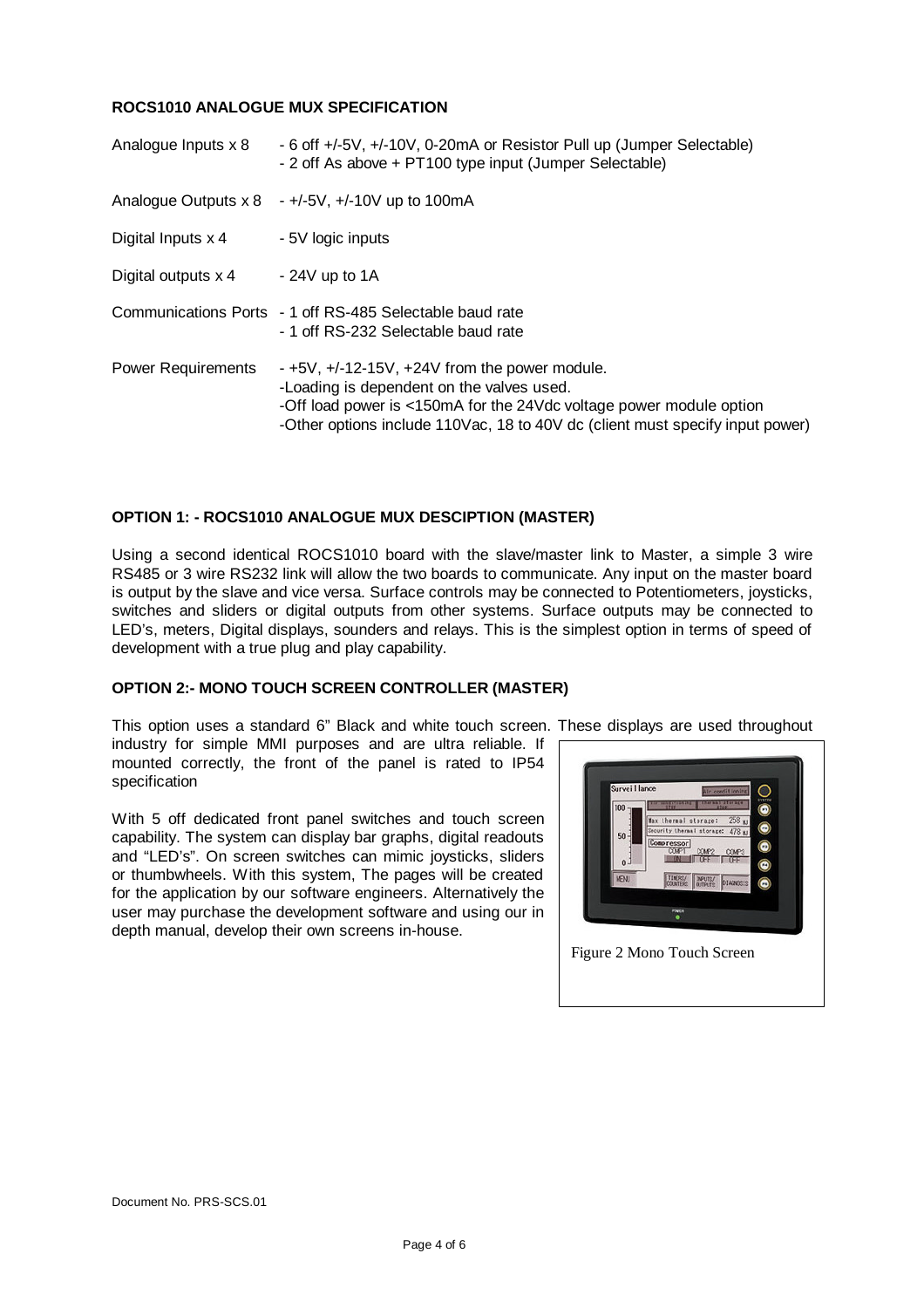#### **MONO TOUCH SCREEN SPECIFICATION**

Rated Voltage 24V DC<br>
Permissible Range of Voltage 24V 10% DC Permissible Range of Voltage Demand (maximum rating) 10W or less Cooling System **passive** Weight Approx. 0.8kg Dimensions W x H x D (mm) 181.6 x 138.8 x 44 Panel Cut-out (mm) 174 X 131 +- 0.5mm Case Color **Black** Material Material Research Material Material Research Polycarbonate Effective Display Area 5.7-inch Resolution W  $\times$  H (dots) 320  $\times$  240 Angle of Vertical Visibility () -40 to +20 Angle of Horizontal Visibility () -45 to +45 Backlight **Cold cathode rectifier** Backlight Average Life Approx. 54,000 h

### **OPTION 2:- COLOUR TOUCH SCREEN**

This option uses a TFT based 6" Colour touch screen. The Specification is the same as the Mono version shown above.

Larger screens can be supplied from 7.7 inch through to our large 12.1 inch 800 \* 600 dot TFT screen. (*Prices on application)*

Again the software screens for your application will be developed by ROV Network based on your requirements or we can supply a software package allowing you to develop more complex systems in house.



Screen

One screen can control up to 8 slave stations through dozens of graphical pages designed to make operation of your tools clear and unambiguous.